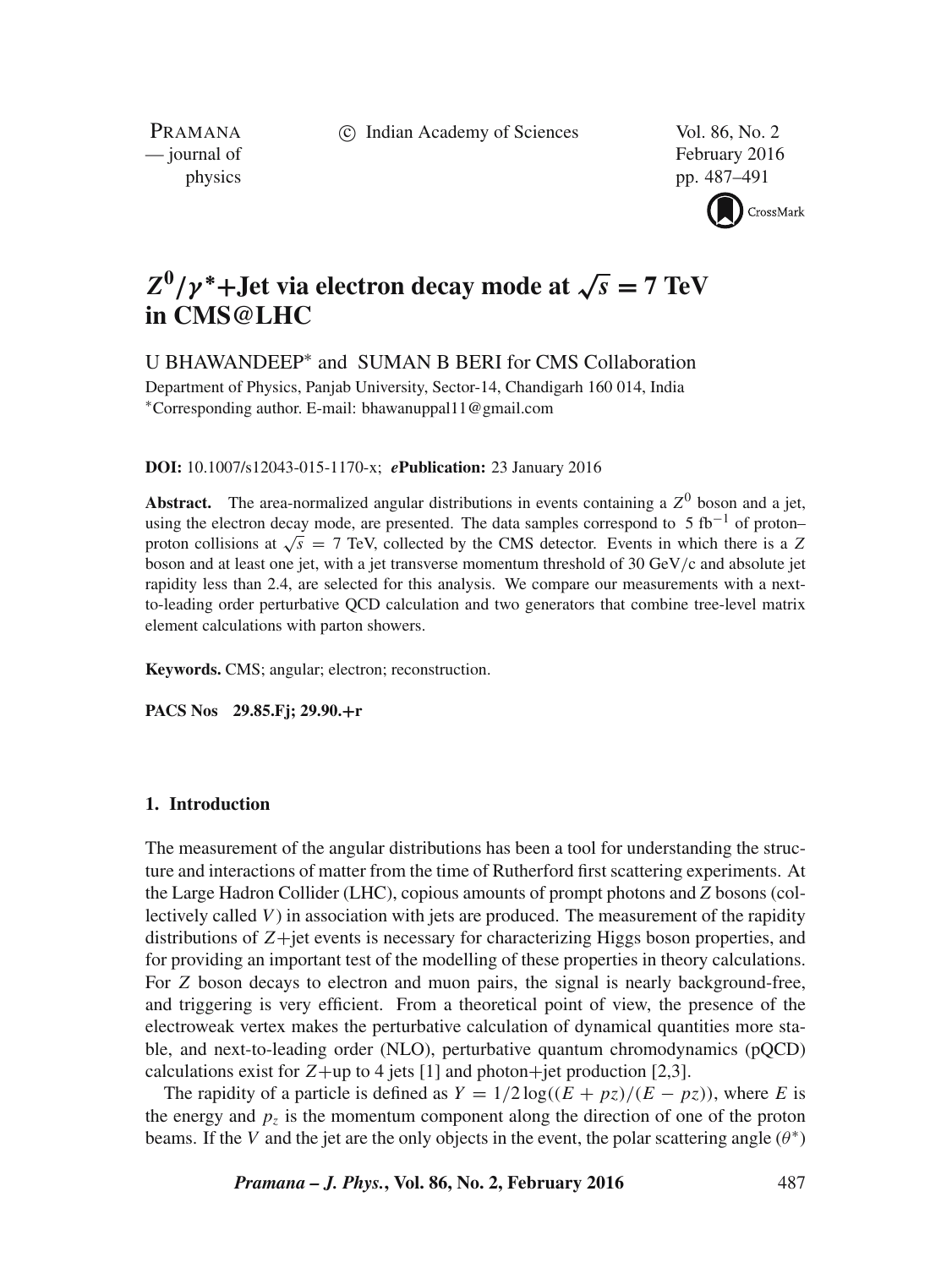is defined with respect to the incident proton direction in the two-object centre of momentum (COM) reference frame, and can be written in terms of the measured quantities  $Y_V$ and  $Y_{\text{jet}}$  as  $\cos \theta^* = \tanh(Y_{\text{dif}})/\beta^*$ , where  $\beta^*$  is the speed of V and  $Y_{\text{dif}} = |Y_V - Y_{\text{jet}}|/2$ . The quantity  $Y_{\text{sum}} = |Y_V + Y_{\text{jet}}|/2$  approximates the rapidity boost from laboratory to the COM reference frame. In the laboratory frame,  $Y_V$  and  $Y_{\text{jet}}$  are highly correlated because there is usually a relatively high momentum quark interacting with a low momentum gluon or antiquark. The transformed rapidity relations  $(Y_{sum}, Y_{diff})$  are effectively a rotation in phase-space of the system  $(Y_V, Y_{\text{jet}})$ , resulting in two approximately uncorrelated quantities. At leading order (LO), matrix element calculations of  $V +$  jet events have asymptotic small-angle  $\cos \theta^*$  distributions which vary in proportion to  $1/(1 - |\cos \theta^*|)$ , while the dijet spectrum is proportional to  $1/(1 - |\cos \theta^*|)^2$ . The difference is due to the spin of their respective propagators. Theory predictions of all the four Y distributions,  $Y_V$ ,  $Y_{jet}$ ,  $Y_{sum}$  and  $Y_{dif}$ , are compared with data taken by the compact muon solenoid (CMS) detector.

This paper is organized as follows: In §2, we briefly discuss some relevant details of the detector. Section 3 lists the data and simulated samples used in this analysis and describes our selection criteria. Results for data and MC comparison are discussed in §4. We conclude in §5.

## **2. CMS detector**

A counterclockwise coordinate system is used in CMS, with the origin at the nominal interaction point, the x-axis pointing to the centre of the LHC ring, the y-axis pointing up (perpendicular to the LHC plane) and the z-axis along the anticlockwise beam direction. The polar angle  $\theta$  is measured from the positive *z*-axis and the azimuthal angle  $\phi$ is measured in the x-y plane. Pseudorapidity, which is given by  $\eta = \ln[\tan(\theta/2)]$ , is used for acceptance requirements. The central feature of the CMS apparatus is a superconducting solenoid of 6 m internal diameter, providing a magnetic field of 3.8 T. Within the field volume are a silicon pixel and a strip tracker, an electromagnetic calorimeter and a brass/scintillator hadron calorimeter. Muons are detected in gas ionization detectors embedded in the steel return yoke. In addition to the barrel and end cap detectors, CMS has extensive forward calorimetry. A more detailed description of CMS is given in [4].

#### **3. Event selection**

The proton–proton collision data recorded for this analysis by CMS during 2011 at  $\sqrt{s}$  = 7 TeV correspond to an integrated luminosity of  $(4.9 \pm 0.1)$  fb<sup>-1</sup>. The dielectron events are triggered using two electron candidates with transverse momentum  $p<sub>T</sub>$  thresholds of 17 and 8 GeV as well as loose shower shape and isolation cuts. All fully reconstructed Monte Carlo (MC) samples used in this analysis were produced during the 'Summer 2011' official production. For this analysis, exclusive  $Z + 1$  jet events are used to isolate the differences between the data and the theory. If another jet with  $p_T > 30 \text{ GeV}$  and  $|\eta| < 2.4$  exists, the event is rejected. To reconstruct jets and leptons, the particle flow (PF) algorithm [5] is used, which attempts to identify all the stable particles in an event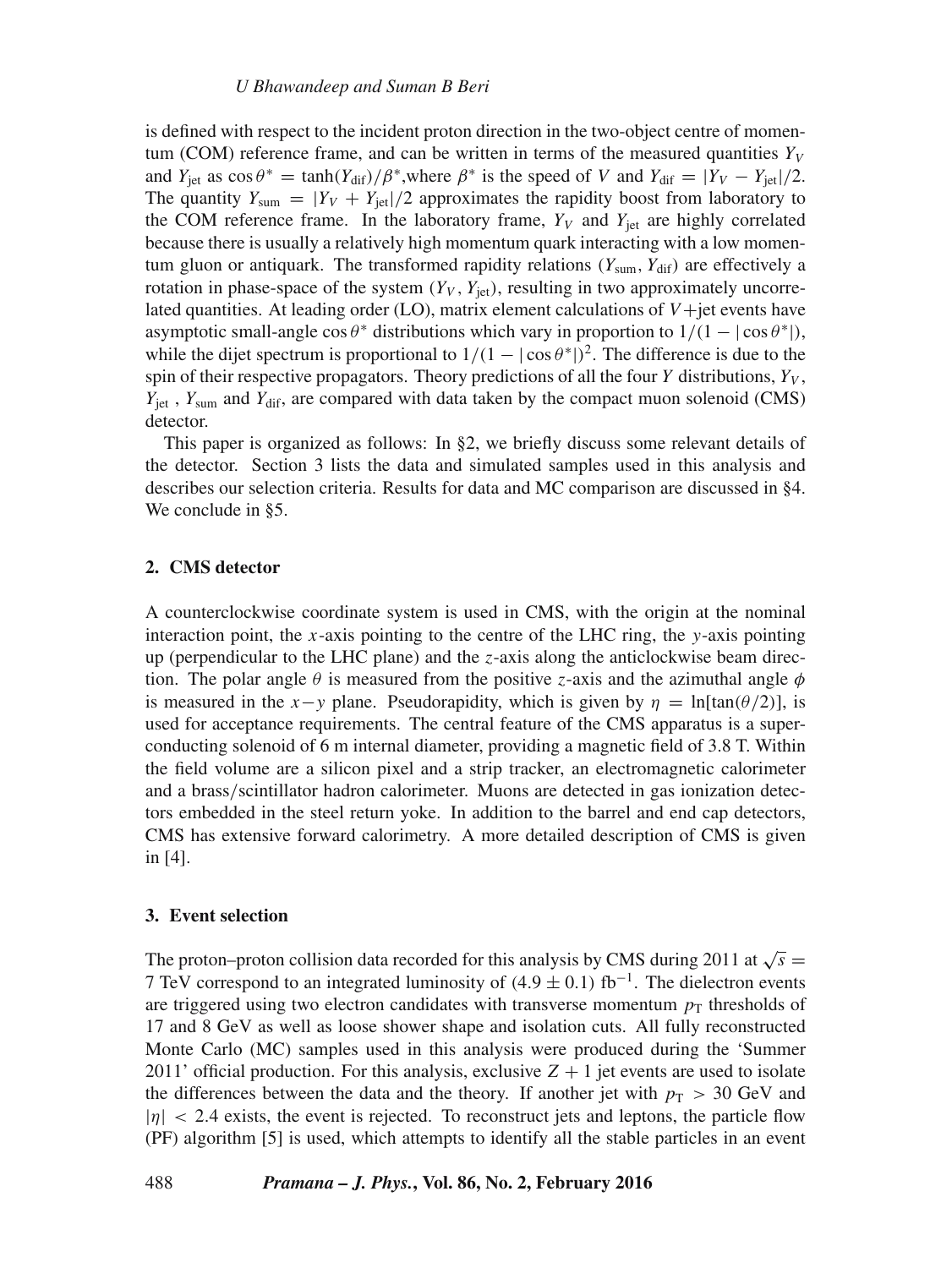by using the full ensemble and redundancy of the CMS detector. Offline event analysis requires at least one reconstructed vertex in the centre of CMS ( $|z_{vertex}| < 15$  cm) and inside the beam pipe  $(< 2 \text{ cm})$ .

Jets are reconstructed using the anti- $kT$  algorithm [6] with a distance parameter of  $R = 0.5$  and are required to have  $|\eta| < 2.4$  to benefit from the tracker coverage. The energy of particles arising from the additional overlapping  $pp$  interactions in the same bunch crossing, but not associated with hard scattering, is referred to as pile-up. This energy is subtracted using vertex information. The neutral energy from pile-up events adds 0.5 GeV per additional interaction to the jet energy, which is subtracted on an eventby-event basis. Dielectron events are required to have at least two oppositely charged reconstructed electrons with  $p_T > 20$  GeV,  $|\eta| < 2.1$  and an invariant mass  $(M_{ee})$  in the range of 76–106 GeV around the Z boson mass. We apply a minimum  $p<sub>T</sub>$  threshold on the  $Z^0$  boson at 40 GeV/c. Although the  $p_T(Z^0) > 40$  GeV/c selection reduces the amount of events available at large  $Y_{\text{dif}}$  and  $Y_{\text{sum}}$ , it allows a fair comparison with the photon channel [7]. Detailed explanation of electron reconstruction in CMS can be found in [8]. The combined relative isolation of a lepton is defined as the sum of electromagnetic and hadronic calorimeter energies, plus charged track momentum in a  $\eta - \phi$  cone of radius 0.4, divided by the lepton momentum. Electrons and jets are required to be separated  $[R(e, jet) > 0.5]$  in  $\eta-\phi$  space. After this selection, the sample is 99% pure in  $Z + 1$ jet events. Small contributions from the processes  $t\bar{t}$ , diboson production and from QCD processes are neglected.

### **4. Results**

We compare the rapidity distributions for events with a  $Z$  boson in association with one jet between MC and data at Large Hadron Collider using the CMS detector. The proton– proton collision data used in this analysis correspond to an integrated luminosity of



**Figure 1.** Distributions from the data and from the sum of simulated MADGRAPH  $Z^0/\gamma^*$ ,  $t\bar{t}$  + jets and PYTHIA QCD events, for  $|Y_z|$  and  $|Y_{jet}|$ .

*Pramana – J. Phys.***, Vol. 86, No. 2, February 2016** 489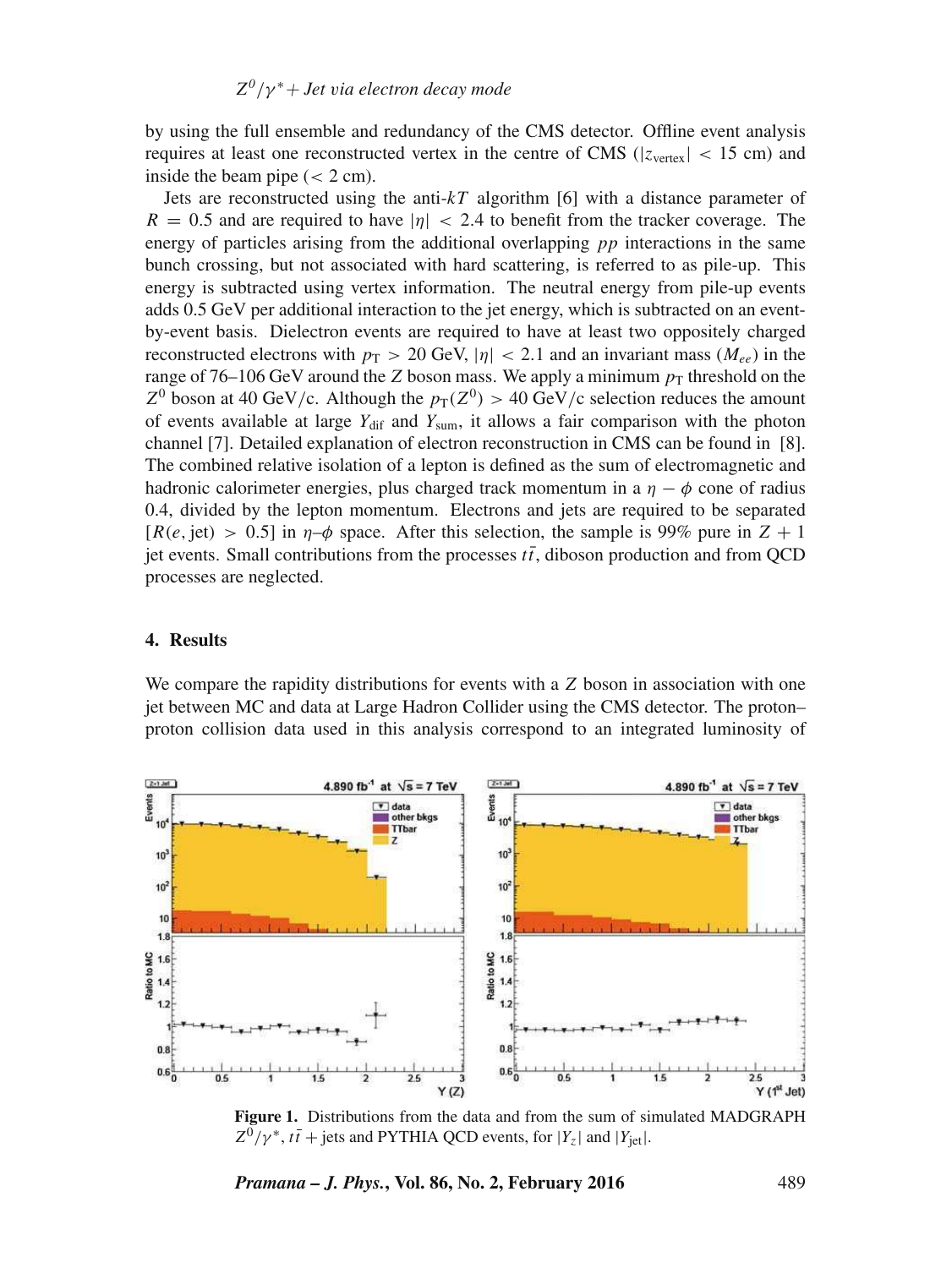

**Figure 2.** Distributions from the data and from the sum of simulated MADGRAPH  $Z^0/\gamma^*$ ,  $t\bar{t}$  + jets and PYTHIA QCD events, for  $|Y_{\text{sum}}| = 0.5(Y_Z + Y_{\text{jet}}^{\text{1st}})$  and  $|Y_{\text{dif}}|$  =  $0.5(Y_Z - Y_{jet}^{1st}).$ 

4.9 fb<sup>-1</sup> at  $\sqrt{s} = 7$  TeV. Rapidity distributions that are compared between the data and MC are:  $Y_V$ ,  $Y_{\text{jet}}$ ,  $Y_{\text{sum}}$  and  $Y_{\text{dif}}$ . Figure 1 shows the distributions from the data and sum of simulated MADGRAPH [9]  $Z^0/\gamma^*$ ,  $t\bar{t}$  + jets and PYTHIA [10] QCD events, for  $|Y_Z|$ and  $|Y_{\text{jet}}|$ .  $|Y_{\text{sum}}|$  and  $|Y_{\text{dif}}|$  distributions from the data and MC are shown in figure 2. The agreement between the data and MC is good as seen in figures 1 and 2. These measurements will be compared with a next-to-leading order perturbative QCD calculation and two generator programs that combine tree-level matrix element calculations with parton showers.

#### **5. Conclusions**

We present the area-normalized distributions of the angular correlation in events containing  $Z^0$ (→ ee) + Jet, using 4.9 fb<sup>-1</sup> of proton–proton collisions at  $\sqrt{s}$  = 7 TeV collected by CMS in the year of 2011. Good agreement is found between the data and MC [11].

#### **Acknowledgements**

This work is done in collaboration with A P Singh, S S Yu, D Mekterovic, Y H Chang, W Lin and L K Saini from National Central University, Chung-Li, Taiwan. The authors thank CMS Collaboration for their help and support. The authors acknowledge UGC/DAE/DST (Govt. of India) for financial support.

### **References**

- [1] H Ita *et al*, *Phys.Re*v*. D* **85**, 031501(R) (2012), DOI: 10.1103/PhysRevD.85.031501
- [2] J Owens, *Re*v*. Mod. Phys.* **59**, 465 (1987), DOI: 10.1103/RevModPhys.59.465